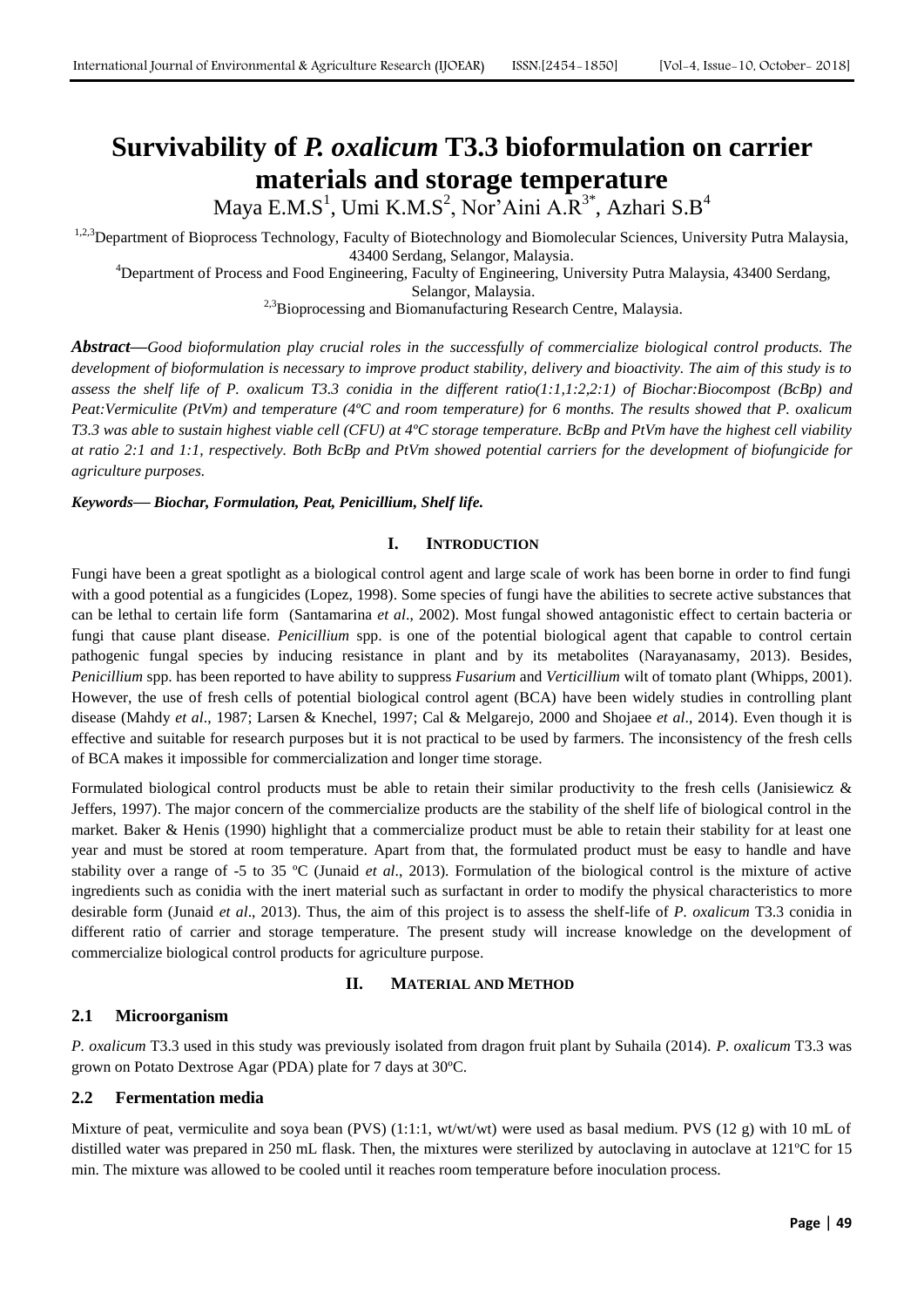## **2.3 Preparation of spore suspension**

One disc of *P. oxalicum* T3.3 grown on PDA from 7 days culture was inoculated into PVS media and incubated at 28 ºC for 8 days. Afterwards, spores suspension was harvested and adjusted to 10<sup>9</sup>CFU/mL and the spore's suspension was used for the preparation of the bioformulation.

#### **2.4 Preparation of carrier materials**

Inert carriers used for bioformulation were biochar, biocompost, peat moss and vermiculite. The carrier were divided into two mixture (biochar and compost; peat and vermiculite). Grounded carriers were further screened under 1 mm sieve to get fine powder form for inoculation. The fine powder were then oven- dried at 70 ºC for 48 hours and placed in an airtight polyethylene bags for sterilization in autoclaved at 121 ºC for 20 minutes in consecutive days before used for fungi inoculation.

#### **2.5 Development of bioformulation at different storage temperature**

Two combination of sterile powder bioformulation with the same ratio of carrier were prepared. Each mixture bioformulation; Peat:Vermiculite (PtVm) and Biochar:Biocompost (BcBp), 100 g each were mixed with 1 g of carbomethylcellulase (CMC) as additives. The mixture were inoculated under sterile condition with 40 mL of inoculum suspension after autoclaved at 121 ºC for 20 min (Vidhyasekaran & Muthamilan, 1995). The concentration of inoculum at initial was adjusted to  $10^9$  CFU/mL. Bioformulations were then stored at  $4^{\circ}$ C and room temperature for 6 months.

#### **2.6 Development of bioformulation at different ratio**

Carriers were divided into two mixture; Peat:Vermiculite (PtVm) and Biochar:Biocompost (BcBp). Each carrier was mixed with different ratio at 1:1, 2:1 and 1:2 with the total weight of 100 g. The mixture were inoculated under sterile condition with 40 mL of inoculum suspension after autoclaved at 121 °C for 20 minutes (Vidhyasekaran & Muthamilan, 1995). The concentration of inoculum at initial was adjusted to  $10^9$  CFU/mL. Bioformulations were then stored for 6 months.

#### **2.7 Viability assessment of shelf life of bioformulation**

The bioformulation were stored at different temperature at 4 ºC and room temperature and assessment were carried out for 6 months by monitoring the viability of the antagonistic fungi in the formulation. One gram of the sample was drawn from each formulation periodically at 0, 4, 8, 12, 16, 20 and 24 weeks of storage time and was mixed with 9 mL of sterile saline water. From this, serial dilution was made. One mL sterile saline water was added to three replicate tubes per treatment and spore concentration was adjusted about 1 x  $10^7$  spores/mL. Suspensions were plated onto three replicate petrifilm (1 mL per petrifilm) and were incubated at 30  $\degree$ C for 72 h. The numbers of germinated spores were counted in each petrifilm (3M) and colony forming unit was calculated. The viability lost was determined by comparing with the initial concentration, CFU/mL.

> $CFU$  of sample = Average colonies x Dilution factor Sample size

#### **III. RESULTS AND DISCUSSION**

There were significant differences in survival of *P. oxalicum* T3.3 among the carriers and storage temperatures at initial day to 180 days. Formulation of BcBp and PtVm were able to retain the viable cells of log 5 and 4 CFU/mL for 180 days, respectively. At 4 ºC, viable cells of BcBp carrier was decreased significantly throughout the assessment. During 180 days of storage time, the viable cells were recorded with the value of  $\log 5.43\pm0.13$  CFU/mL (Figure 1). At room temperature, the numbers of viable cells in BcBp formulation sharply decreased at 30 to 60 days and then significantly decrease toward the end of assessment. The CFU unit recorded for BcBp at room temperature at the end of experiment was log 3.67 $\pm$ 0.56 lower than at 4ºC. The results showed that BcBp was able to retained higher CFU at 4 ºC.

Fig. 2 shows that the viable cells in PtVm bioformulation were significantly declined throughout the experiment for both storage temperatures. At room temperature, viable cells were dropped from log 7.80±1.13 CFU/mL to log 5.50± 0.71 CFU/mL during 60 to 90 days storage time. Viable cell were decreased significantly from 120 to 180 days of storage with log 3 CFU/mL at the end of experiment. As for 4 °C, the number of viable cell were constant from 90 to 120 days and start to decreased slowly until the end of assessment. The number of viable cells detected in 4 ºC was log 4.46±0.15 CFU/mL which was higher than at room temperature after 180 days. Statistically, this study suggested that there were significant differences in CFU count among the bioformulations at the end of the experiment with  $P \le 0.05$ .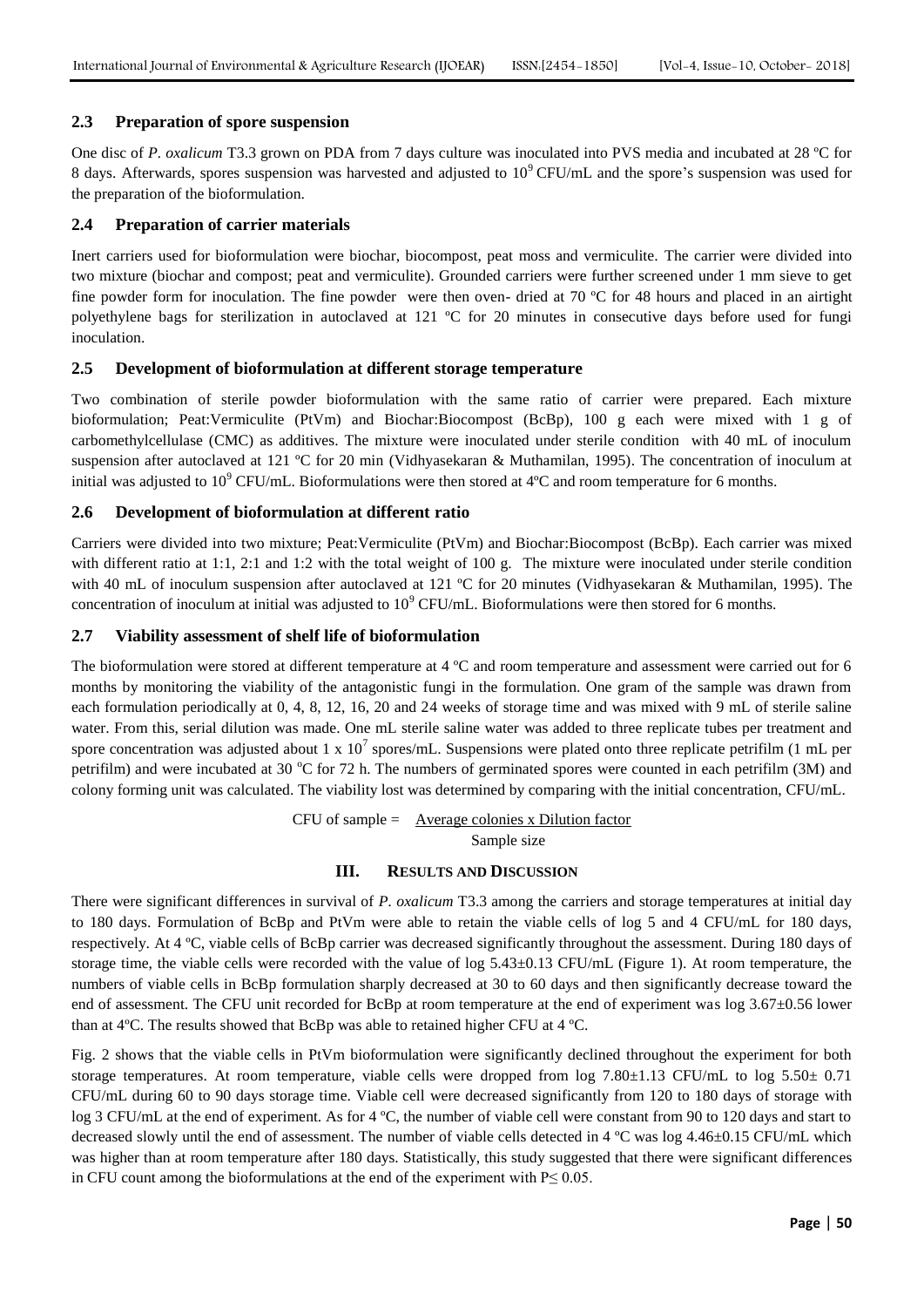Fig. 3 and Fig. 4 show that there were no insignificant differences in viability cell at the end of experiment. BcBp at ratio 2:1 showed the highest cell viability with log 5.63±0.47 CFU/mL whereas 1:1 ratio at log 5.43±0.13 CFU/mL and followed closely by 1:2 with log 5.40±0.09 CFU/mL. PtVm also do not have a significant difference between ratios after 180 days. Ratio 2:1 gave the lowest viable cell with log  $4.49\pm0.20$  CFU/mL while 1:1 has the highest viable cell with log  $4.79\pm0.71$ CFU/mL and ratio 1:2 was recorded with log 4.69±0.36 CFU/mL. This study showed that different in ratio of carriers do not affect significantly on the viable cell at the end of assessment. Statistically, this study suggested that there were significant differences in CFU count among the bioformulations with  $P \le 0.05$ .



**FIGURE 1: Survival of** *P. Oxalicum* **T3.3 in the Mixture of Biochar+Biocompost (BcBp) Bioformulation at Different Temperature.** 



**FIGURE 2: Survival of** *P. Oxalicum* **T3.3 in the Mixture of Peat+Vermiculite (PtVm) Bioformulation at Different Temperature.** 



**FIGURE 3: Survival of** *P. Oxalicum* **T3.3 in the Biochar+Biocompost (BcBp) Formulation at Different Ratio.**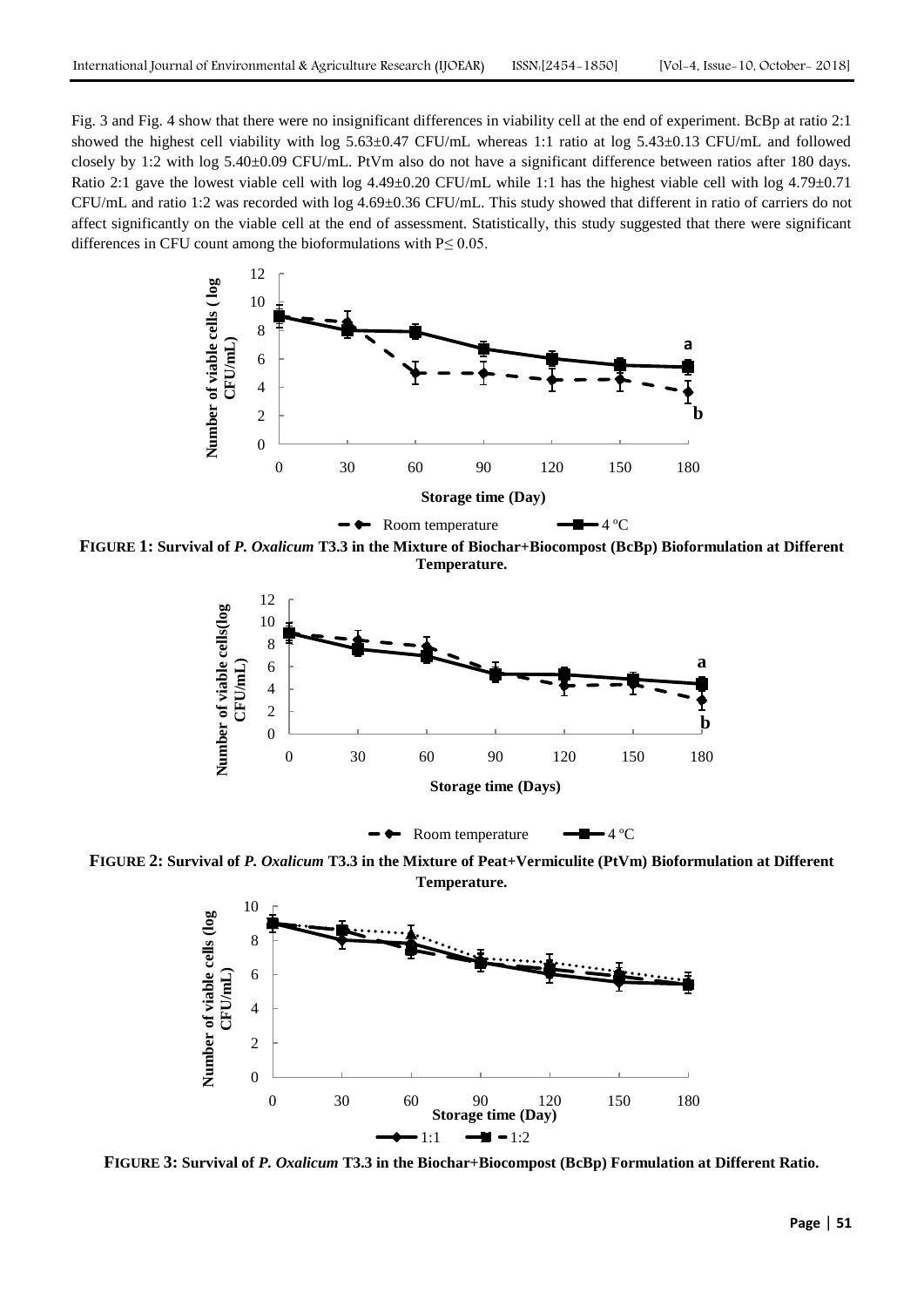

**FIGURE 4: Survival of** *P. Oxalicum* **T3.3 in the Peat+Vermiculite (PtVm) Formulation at Different Ratio.** 

The initial viable cells in this study were higher than recorded by Pimenta *et al* (2008). *P. oxalicum* T3.3 populations were dropped at 30 days because of the lack of nutrient and moisture of the carriers. This is because when the fungi were transitioning from logarithmic to stationary phase, the  $P_{total}$ ,  $N_{total}$ ,  $K_{total}$  and the moisture content decreased due to the storage condition and microbial activities (Tate, 2000). During 120 days, death rate was slowly decreased until 180 days storage time. In this study, the survival of *P. oxalicum* T3.3 in PtVm and BcBp were less than those reported by other researches due to different types of carrier used (Bazilah *et al*., 2011; Singh *et al*., 2014).

The viability of cells in both formulation were higher at 4 °C instead of room temperature because of the moisture availability surrounding the cells (Bazilah *et al*., 2011). Many of beneficial microbes have longer shelf-life when stored at lower temperature (Balume *et al*., 2015; Phiromtan *et al*., 2013). Low temperature also reduced water loss in the formulation and preserves the efficiency of fungi. Apart from that, high storage temperature help microbial growth which causes the microbial to produce more wastes (Bazilah *et al*., 2011). It also has been proved by Soe & De Costa (2012) where powder based formulation were able to maintain high cell viability over long time at 4 ºC and room temperature compared to spore suspension.

The results indicated that BcBp was the most suitable carrier for production *P. oxalicum* T3.3. The mixture of biochar and biocompost (BcBp) showed able to survive the viable cell of the inoculum after 180 days. Both of the carrier have microporous structure which is good to be used as a carrier (Somarathne *et al*., 2013). Biocompost and biochar itself have a beneficial nutrient which provided a good microbial habitat and help to prolong their survival rate. Apart from that, it promote the growth of plants by the interaction of plant microbial (Warnock *et al*., 2007). BcBp has high surface area because of their porous structures and it help to attract and absorb water. Thus, nutrients that good for microbial growth such as phosphorus and nitrogen also retained (Somarathne *et al*., 2013).

Peat and vermiculite (PtVm) were also considered as a good carrier since both of the carriers can be used as microbial inoculant alternative with each other. The mixture of both carriers help in improved microbial growth, promote seed germination when it used as seed treatments, and improved plant growth and yield. Nehra & Choudhary (2015) claimed that the used of peat as carrier was significantly reduces threat that resulting from contamination. Vermiculite was a good carrier because of the multilamellate structure that provided good aeration and space for microbial proliferation. Apart from that, it has good sticking properties which help to amend with peat as carrier and it also help the number of viable cells does not change significantly when stored at room temperature (Daza *et al*., 2000). BcBp performed well in preserving the *P. oxalicum* T3.3 population. Besides that, traditional carrier, PtVm also able retained a good number of viable cells even though it has lower number of viable cells than BcBp. Statistically; both formulations show a significant result at the end of assessment.

# **IV. CONCLUSION**

In conclusion, both bioformulation were able to retained high CFU number during storage temperature 4 ºC compared to room temperature for 180 days. In comparison, BcBp bioformulation has higher cell viability with log 5.43±0.13 CFU/mL whereas PtVm bioformulation with log 4.46±0.15 CFU/mL. Bioformulation was able to preserve high cell population because of the presence of moisture surrounding the cells which help to reduce water loss in the formulation. Apart from that,